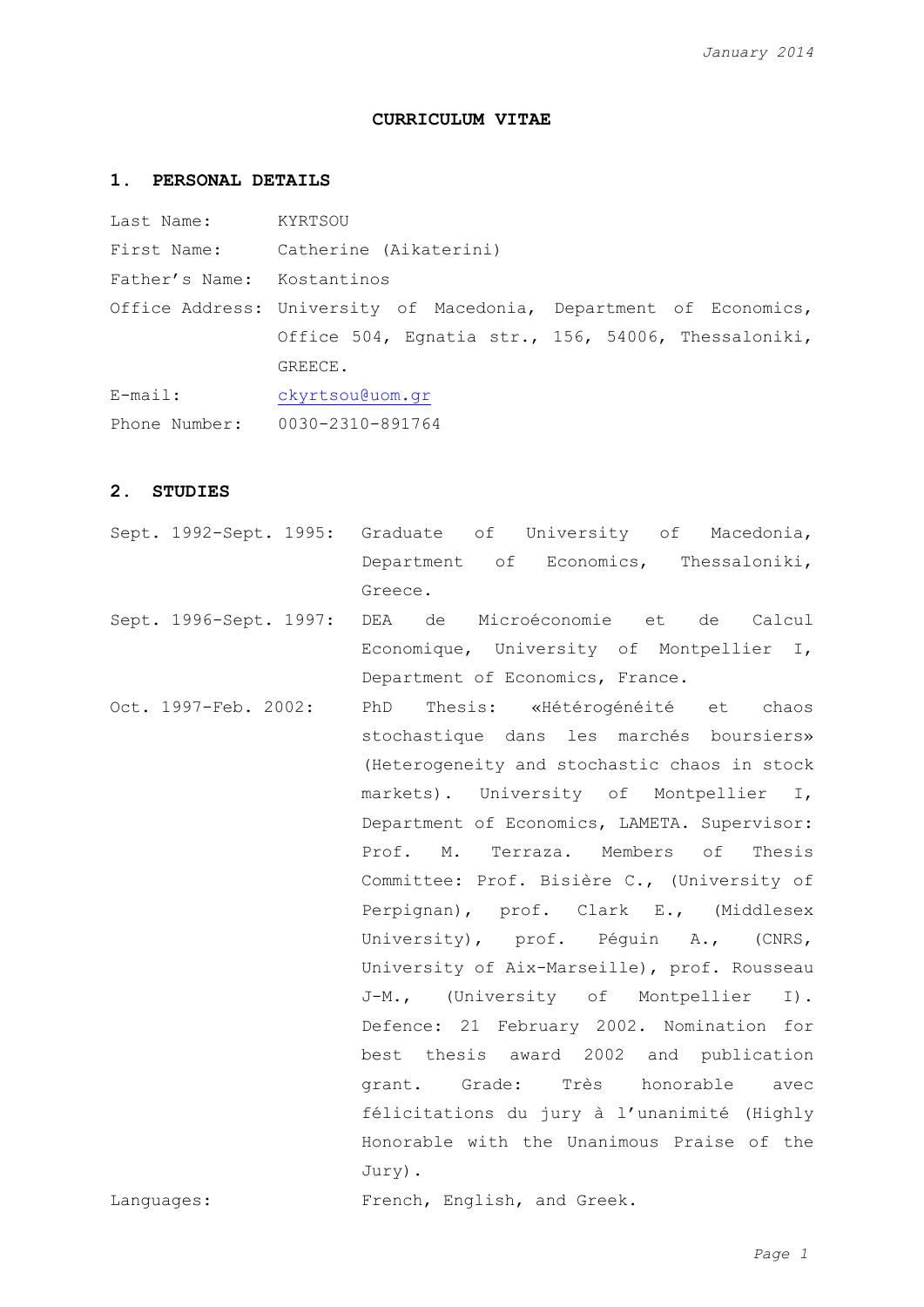# **3a. POSITIONS**

- Feb. 2002-today: *Associate Researcher* with the team of Prof. Terraza CNRS Laboratory LAMETA, Department of Economics, University of Montpellier I.
- Dec. 2003-Oct.2008: *Lecturer* at the University of Macedonia, Department of Economics, Thessaloniki, Greece.
- Nov. 2008-June 2013: *Assistant Professor* at the University of Macedonia, Department of Economics, Thessaloniki, Greece.
- July 2013-today: *Associate Professor* at the University of Macedonia, Department of Economics, Thessaloniki, Greece.
- Oct. 2005-today: *Visiting Professor* at the Hellenic Open University.
- Oct. 2013-today: *Visiting Professor* at the International Hellenic University.
- Oct. 2010-today: *Associate Researcher* at BETA, University of Strasbourg.
- Dec. 2011-today: *Associate Researcher* at EconomiX, University of Paris 10.
- June 2008: *Invited Professor* at the Department of Economics, University of Montpellier I, LAMETA.
- Jan. 2007-Dec.2010: *Scientific Expert*, University of Luxembourg.
- June 2006-today: *Editorial Board* of *Cliometrica* (Spinger Verlag).
- Sept. 2007-today: *Associate Editor* of the *Brussels Economic Review* (Editions Dulbea).

Jan. 2010-today: *Associate Member* of the Institut des Systèmes Complexes de Paris, Ile-de-France.

Oct. 2010-today: *Member* of the Euro Area Business Cycle Network. Jan. 2013-today: *Member* of the Complex Systems and Applications group (COSA) of the National Centre of

Jan. 2010-today: *Associate Editor* of the *International Review of Financial Analysis* (Elsevier).

Scientific Sciences "Demokritos" in Athens.

Aug. 2010-today: *Associate Editor* of the *European Journal of Finance* (Taylor and Francis).

March 2012- today: *Editorial Board* of the *Annals of Financial Economics*, (World Scientific).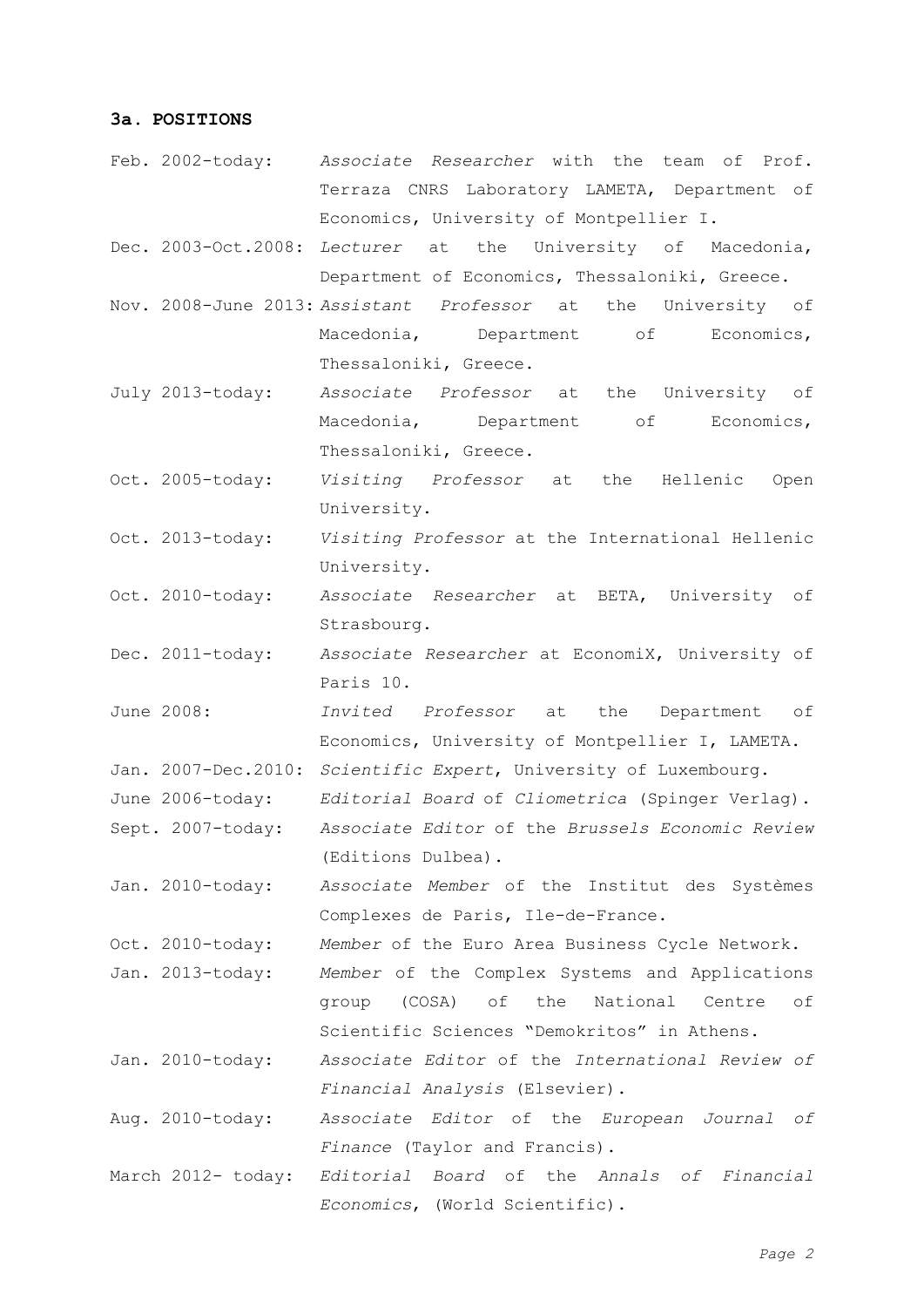- Jan. 2013-today: *Associate Editor* of the *Journal of Economic Asymmetries*, (Elsevier).
- Jan. 2013-today: *Guest Associate Editor* of the *International Journal of Bifurcation and Chaos*, (World Scientific).
- Nov. 2013-today: Editorial Board of the *Journal of Behavioral and Experimental Finance* (Elsevier).
- Sept. 2011-today: Economic Consultant for the Gerson Lehrman Group.

### **3b. DISTINCTIONS/RECOGNITIONS**

- Listed in the special *25th Silver Anniversary Edition* of Marquis **Who's Who in the World**, (2008, 2009).
- Listed in the special *10th Anniversary Edition* of Marquis **Who's Who in Science and Engineering**, (2008, 2011-2012).
- Listed in the **Who's Who of the Complex Systems Society**, (2010, 2011)*.*
- Named on the list of *2000 Outstanding Intellectuals of the 21st Century*.
- Research grant attributed by the Research Committee of the University of Macedonia acknowledging distinguished publications (2010, 2011, 2012).
- H-index:12, G-index:20, 476 citations (source: Harzing's Publish or Perish).
- High rated Professor, based on the Under-and Postgraduate students' evaluations at the University of Macedonia and Hellenic Open University.
- Granted the "Excellence in Peer Review" award from the journal *Chaos, Solitons and Fractals*, January 2013.
- The test of Hristu-Varsakelis and Kyrtsou (2008) has been included in the new Econometric Package "Model Maker" widely used in the fields of genomic, proteomic and neuroscience research.

[http://www.thecromwellworkshop.com/TCW\\_App/Data/Sites/1/articles/r\\_article\\_v1.pdf](http://www.thecromwellworkshop.com/TCW_App/Data/Sites/1/articles/r_article_v1.pdf)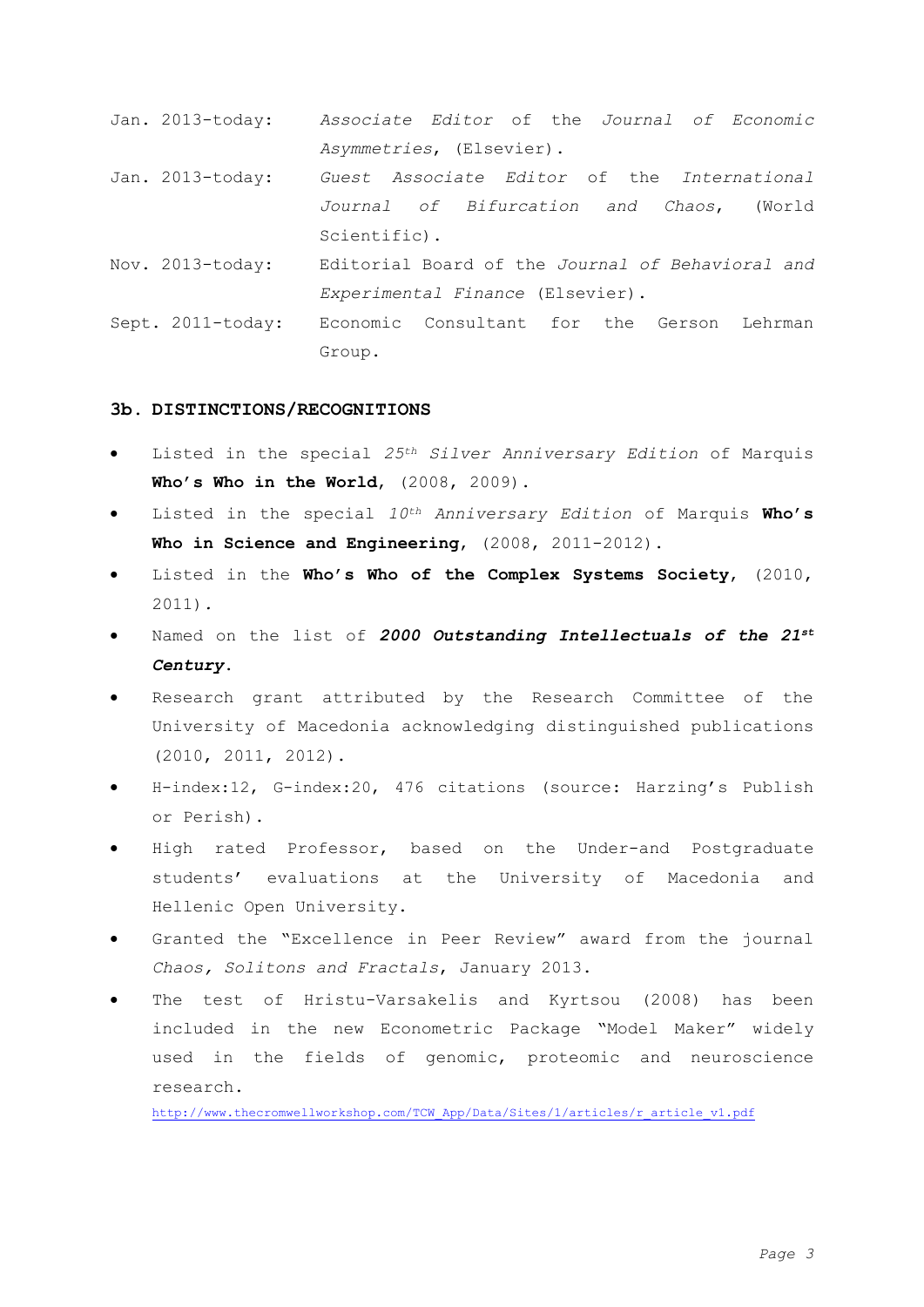## **4. RESEARCH INTERESTS**

Capital and money markets, monetary policy, applied econometrics, financial instability and crises, behavioural finance, interest rate dynamics, economic complexity and policy, agent-based approaches, commodity markets.

# **5. TEACHING**

## **a. Graduate Level (Master).**

- 1. Application of nonlinear methods in Money and Capital Markets, DEA Analyse Economique, Modélisation et Quantification, University of Montpellier I, 1998-1999.
- 2. Noise reduction methods and applications in Money and Capital Markets, DEA Analyse Economique, Modélisation et Quantification, University of Montpellier I, 1999-2000.
- 3. Investors' behaviour in Financial Markets and their role in asset price formation, DEA Analyse Economique, Modélisation et Quantification, University of Montpellier I, 2000-2001.
- 4. Stochastic chaos and applications in Financial Markets, DEA Analyse Economique, Modélisation et Quantification, University of Montpellier I, 2000-2001.
- 5. *Financial Markets*, Master in Economics of the Department of Economics, University of Macedonia, 1<sup>st</sup> Semester, 2003-2004, 2004-2005.
- 6. *Topics in Financial Market Analysis*, Master in Economics of the Department of Economics, University of Macedonia, 3rd Semester, 2003-2004, 2004-2005, 2005-2006.
- 7. *Corporate Finance,* Master in Economics of the Department of Economics, University of Macedonia, 3rd Semester, 2005-2006.
- 8. *Money and Capital Market Analysis*, Master in Economics of the Department of Economics, University of Macedonia,  $2<sup>nd</sup>$  Semester, 2006-today (both lectures and laboratory courses).
- 9. *Macroeconomics II*, Master in Economics of the Department of Economics, University of Macedonia, 3rd Semester, 2006-2007.
- 10. *Bank Strategy,* Master in Banking of the Hellenic Open University, 2005-today.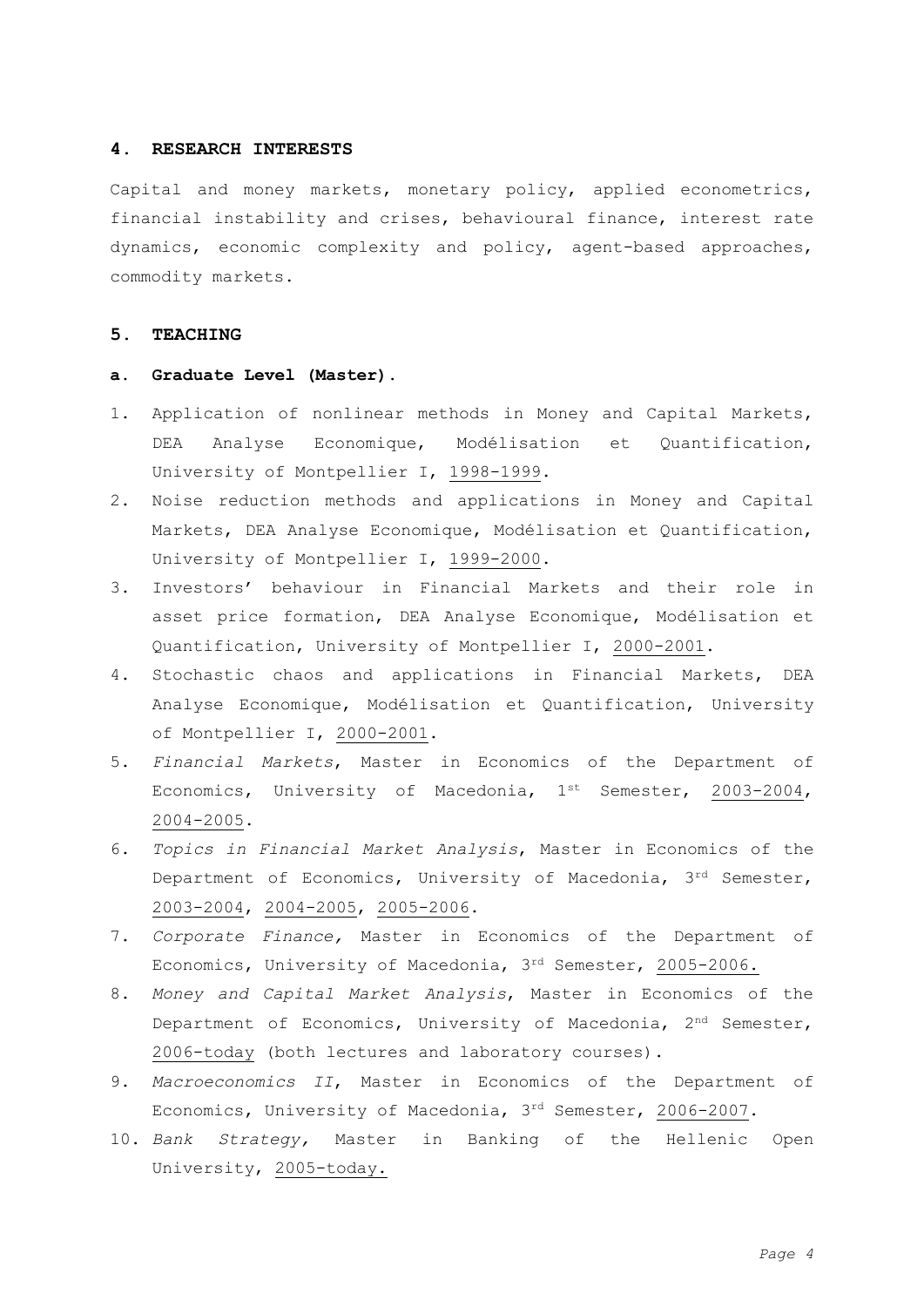- 11. *Financial Instability and Investors' Behaviour*, MBA and MBA Executive, University of Macedonia, 3rd Semester, 2010-today (both lectures and laboratory courses).
- 12. *Financial Trading*, Master in Information Systems, University of Macedonia, 1<sup>st</sup> Semester, 2010-today (both lectures and laboratory courses).
- 13. *Foundations of Finance,* Master in Banking and Finance, International Hellenic University, 1st Semester, 2013-today.

## **b. Undergraduate Level.**

- 1. *Econometrics II*, Department of Economics, University of Macedonia, Thessaloniki, 5<sup>th</sup> Semester, 2003-2004, 2004-2005, 2005-2006, 2006-2007, 2010-2011 (both lectures and laboratory courses).
- 2. *Macroeconomics II,* Department of Economics, University of Macedonia, Thessaloniki, 4<sup>th</sup> semester, 2011-today.
- 3. *Domestic and Foreign Capital Markets,* Department of Economics, University of Macedonia, Thessaloniki, 5th and 7th Semester, 2007- 2010.
- 4. *Money Capital Markets,* in English and French for the ERASMUS students (2008-2011) and in English for both ERASMUS and Greek students (2011-today), Department of Economics, University of Macedonia, Thessaloniki (both lectures and laboratory courses).
- 5. *Monetary Theory and Policy,* Department of Economics, Aristotle University of Thessaloniki, 2010-2011.

### **6. SCIENTIFIC WORK**

# **Ι. Monographs.**

- 1. *Ηétérogénéité et chaos stochastique dans les marchés boursiers*, University of Montpellier I, Department of Economics, LAMETA, 2002 (PhD Thesis).
- 2. *Tests de non linéarité et détection du chaos dans les marchés financiers*, University of Montpellier I, Department of Economics, LAMETA, 1997 (DEA).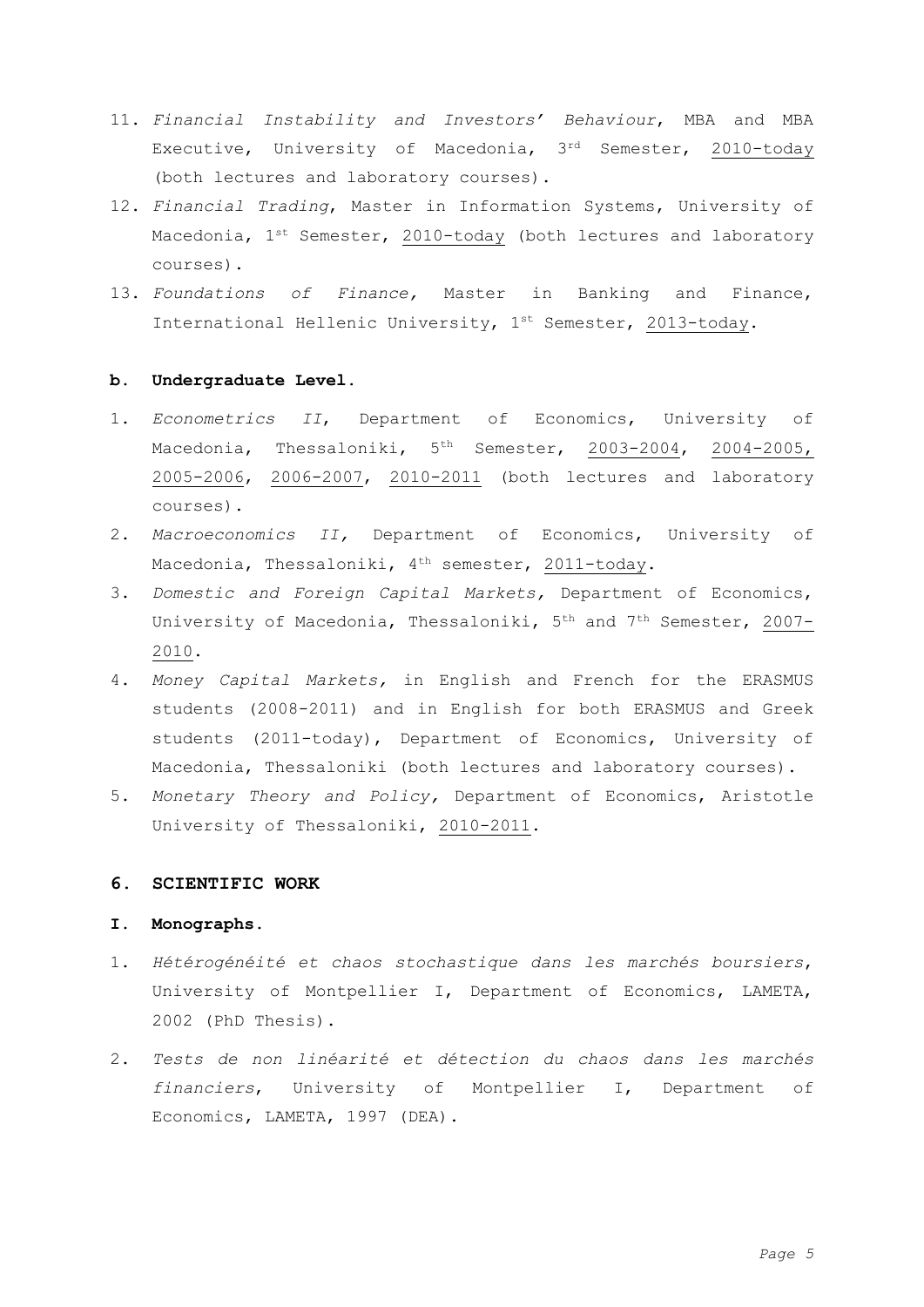### **ΙI. Books**

- 1. *Progress in Financial Market Research*, collective volume, July 2012, New York: Nova Science Publishers (in collaboration with Vorlow C.).
- 2. *New Trends in Macroeconomics*, September 2005, Springer Verlag Bestseller- (in collaboration with Professor C. Diebolt, Research Director in CNRS, ΒΕΤΑ, Université Louis Pasteur de Strasbourg).

### **ΙII. Guest Editor in Special Issues**

- 1. *Special Issue "Non-linear Macroeconomic Dynamics" Journal of Macroeconomics*, 2006, in collaboration with Prof. T. Palivos.
- 2. *Special Issue "Energy Sector Pricing and Macroeconomic Dynamics" Energy Economics,* 2009, in collaboration with Prof. A.G. Malliaris.
- 3. *Special Issue "Non-linear Financial Analysis" Brussels Economic Review*, 2010.
- 4. *Special Issue "New Facets of Economic Complexity in Modern Financial Markets" European Journal of Finance,* in collaboration with Prof. D. Sornette, 2013.
- 5. *Special Issue "Comovement and Contagion in Financial Markets" International Review of Financial Analysis,* in collaboration with Profs V., Mignon and S. Tokpavi, forthcoming 2014.

# **ΙV. Peer-Reviewed Publications in Collective Volumes, Scientific Journals and Proceedings.**

- 1. Kyrtsou, C., and Terraza, V., (2000): Volatility behaviour in emerging markets: A case study of the Athens Stock Exchange, using daily and intra-daily data, *European Research Studies Journal,* Vol.3 (3-4), pp. 3-16.
- 2. Kyrtsou, C., and Diebolt, C., (2001): A survey on cycles and chaos (Part I), *Historical Social Research. An International Journal for the Application of Formal Methods to History*, vol. 26 (4).
- 3. Kyrtsou, C., and Terraza, M., (2002): L'effet du bruit dans les données à haute fréquence: le cas de la série boursière d'Athènes, *Collection Logiques Economiques*, Editions Harmattan, Paris.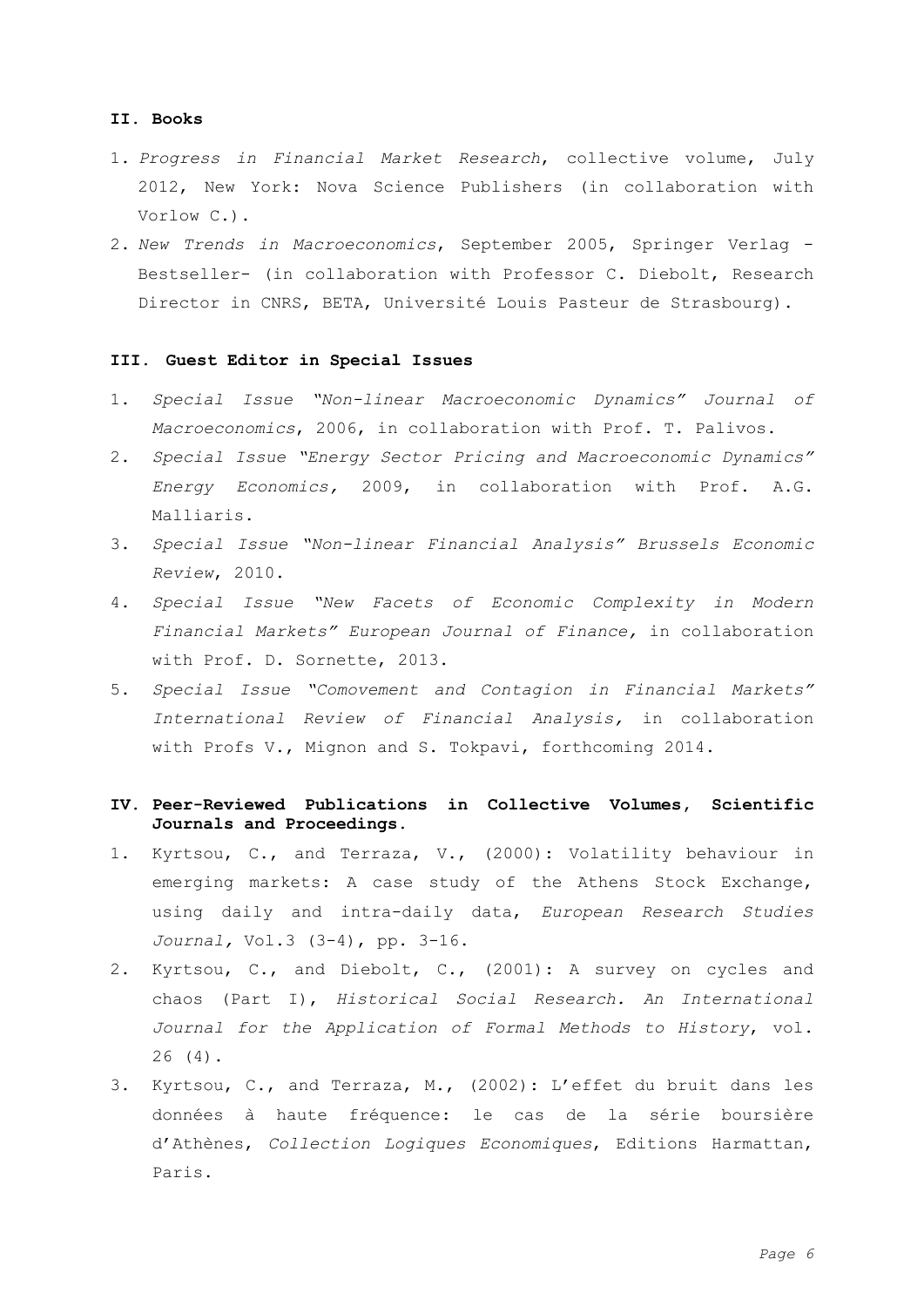- 4. Kyrtsou, C., and Terraza, M., (2002): Stochastic chaos or ARCH effects in stock series? A comparative study, *International Review of Financial Analysis*, Vol.11 (4), pp. 407-431.
- 5. Kyrtsou, C., and Diebolt, C., (2002): A survey on cycles and chaos (Part II), *Historical Social Research. An International Journal for the Application of Formal Methods to History*, vol. 27 (2/3).
- 6. Kyrtsou, C., and Terraza, M., (2003): It is possible to study chaotic and ARCH behaviour jointly? Application of a noisy Mackey-Glass equation in the Paris Stock Exchange returns series, *Computational Economics,* vol.21, pp. 257-276.
- 7. Kyrtsou, C., and Terraza, V., (2003): Evidence for mixed nonlinearity in daily stock exchange series, *Political Economy*, vol. 13, pp. 71-99.
- 8. Kyrtsou, C., Labys, W., and Terraza, M., (2004): Noisy chaotic dynamics in commodity markets, *Empirical Economics,* vol. 29, pp. 489-502.
- 9. The previous publication (item 8) is also appeared in the book "Modeling and Forecasting Primary Commodity Prices" edited by Walter Labys with foreword by C.W.J. Granger.
- 10. Kyrtsou, C., (2005): Evidence for neglected linearity in noisy chaotic models, *International Journal of Bifurcation and Chaos*, vol. 15 (10), pp. 3391-3394.
- 11. Kyrtsou, C., and Vorlow, C., (2005): Complex dynamics in macroeconomics: a novel approach, *New Trends in Macroeconomics,* Diebolt C., and Kyrtsou C., (eds), Springer Verlag, pp.223-238.
- 12. Kyrtsou, C., and Labys, W., (2006): Evidence for chaotic dependences between US inflation and commodity prices, *Journal of Macroeconomics,* vol. 28, (1), pp. 256-266. High-ranking publication (10/25 TOP HOTTEST ARTICLES, January-March 2006).
- 13. Kyrtsou, C., and Serletis, A., (2006): Univariate tests for nonlinear structure, *Journal of Macroeconomics,* vol. 28 (1), pp. 154-168. High-ranking publication (3/25 TOP HOTTEST ARTICLES, January-March 2006).
- 14. Kyrtsou, C., Leontitsis A., and Siriopoulos C., (2006): Exploring the impact of calendar effects on the dynamic structure and forecasts of financial time series, *International*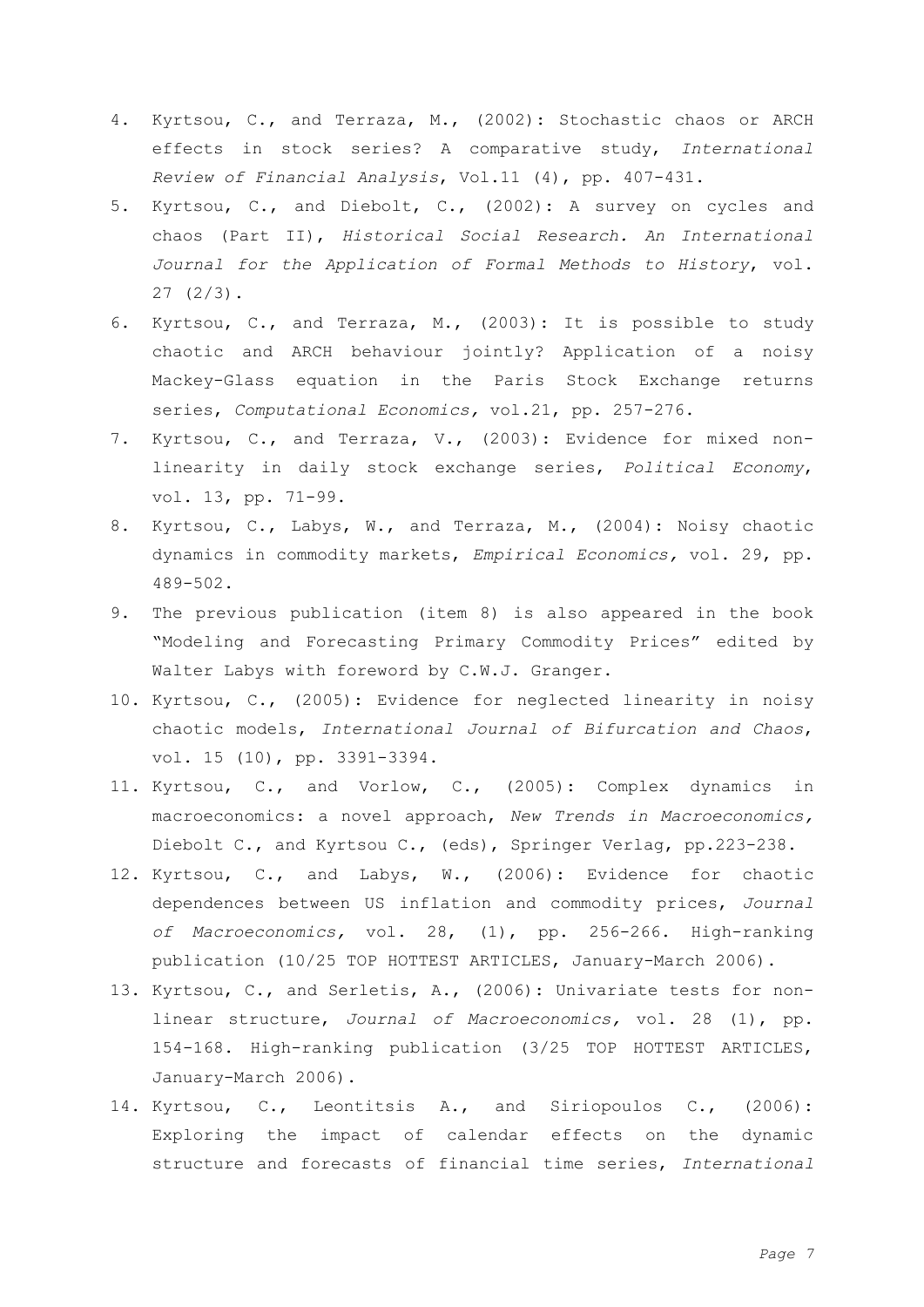*Journal of Applied and Theoretical Finance*, vol. 9 (1), pp. 1-22 (One of the 5 most popular articles of the journal).

- 15. Kyrtsou, C., and Labys, W., (2007): Detecting Positive Feedback in Multivariate Time Series: The Case of Metal Prices and US Inflation, *Physica A*, vol.377 (1), pp. 227-229.
- 16. Karagianni, S., and Kyrtsou, C., (2007): Evidence for nonlinear causality between prices and fundamental value in an artificial market framework, *in Essays in Economic Theory*, E. Drandakis, D. Glycopantis and G. Stamatis (eds), in honor of Professor Theofanis Benos, Kritiki Publisher, pp. 201-208.
- 17. Hristu-Varsakelis, D., and Kyrtsou, C., (2008): Evidence for nonlinear asymmetric causality in US inflation, metal and stock returns, *Discrete Dynamics in Nature and Society*, doi:10.1155/2008/138547.
- 18. Kyrtsou, C., (2008): Nonlinear features of commodity prices comovements, in *Commodity Modeling and Pricing,* Schaeffer, P.V. (ed.), Wiley and Sons, New York, pp.52-64.
- 19. Kyrtsou, C., (2008): Re-examinating the sources of heteroskedasticity: The paradigm of noisy chaotic models, *Physica A*, vol. 387 (27), pp. 6785-6789.
- 20. Kyrtsou, C., and Malliaris A., (2009): The impact of information signals on market prices, when agents have non-linear trading rules*, Economic Modelling,* vol. 26 (1), pp. 167-176.
- 21. Kyrtsou, C., and Vorlow, C., (2009): Modelling nonlinear comovements between time series, *Journal of Macroeconomics,* vol. 30 (2), pp. 200-211. High-ranking publication (8/25 TOP HOTTEST ARTICLES, January-March 2009).
- 22. Kyrtsou, C., Malliaris, A., and Serletis, A., (2009): Energy sector pricing: On the role of neglected nonlinearity, *Energy Economics*, vol. 31 (3), pp. 492-502. High-ranking publication (13/25 TOP HOTTEST ARTICLES, April-June 2009).
- 23. Hristu-Varsakelis, D., and Kyrtsou, C., (2010): Testing for Granger causality in the presence of chaotic dynamics, *Brussels Economic Review*, 2010, vol. 53(2); pp. 323-327.
- 24. Kyrtsou, C., and Terraza M., (2010): Seasonal Mackey-Glass-GARCH process and short-term predictability, *Empirical Economics*, vol. 38(2), pp. 325-345.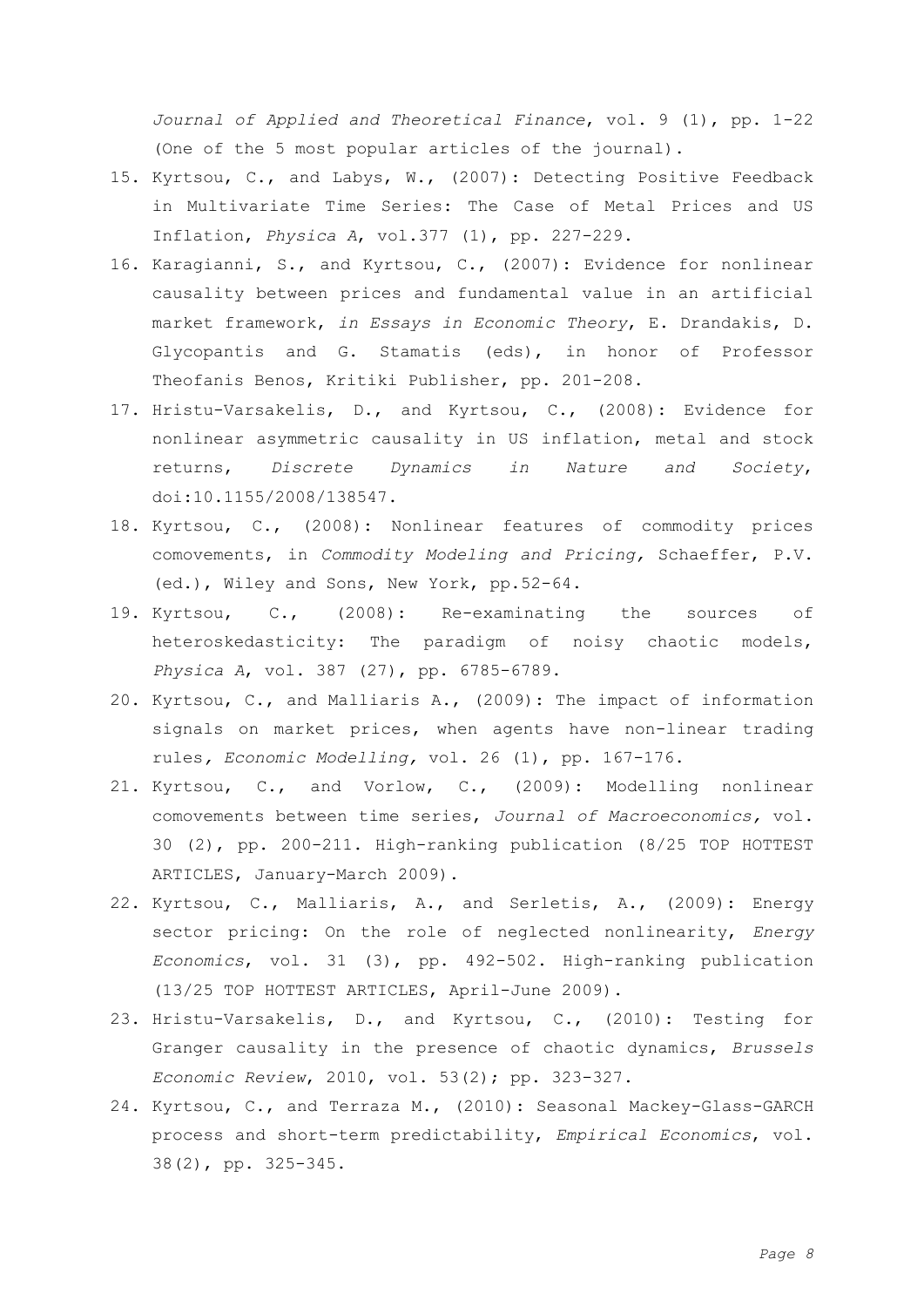- 25. Karagianni, S., and Kyrtsou, C., (2011): Analysing the dynamics between US inflation and Dow Jones index using nonlinear methods, *Studies in Nonlinear Dynamics and Econometrics*, vol. 15(2), article 4. High-ranking publication  $(1^{st} \text{ most popular})$ paper by the end of July 2011).
- 26. Karanasos, M., and Kyrtsou, C., (2011): Analyzing the link between stock volatility and volume by a Mackey-Glass GARCH-type model: the case of Korea, *Quantitative and Qualitative Analysis in Social Sciences,* vol. 5 (1), pp. 49-69.
- 27. [Papana,](http://www.mdpi.com/search?authors=Angeliki+Papana) A., [Kyrtsou,](http://www.mdpi.com/search?authors=Catherine+Kyrtsou) C., [Kugiumtzis,](http://www.mdpi.com/search?authors=Dimitris+Kugiumtzis) D., and [Diks,](http://www.mdpi.com/search?authors=Cees+Diks) C.,(2013): Simulation study of direct causality measures in multivariate time series, *Entropy*, 15(7), pp. 2635-2661, doi:10.3390/e15072635.
- 28. Kollias, C., Kyrtsou, C., and Papadamou, S., (2013): Security shocks and oil prices–stock indices relationship, *Energy Economics,* vol. 40, pp. 743–752.
- 29. Papana, Α., Kyrtsou, C., and Kugiumtzis, D., (2014): A nonparametric causality test: Detection of direct causal effects in multivariate systems using Corrected Partial Transfer Entropy, *Proceedings of 1st International Conference of Society of Non-Parametric Statistics (ISNPS)*, 15-19 June 2012, Chalkidiki, Greece (forthcoming).
- 30. Papana A., Kyrtsou, C., Kugiumtzis, D. and Diks, D., (2014): Comparison of resampling techniques for non-causality hypothesis, *Proceedings of the 7th International Workshop on Simulations*, 21-25 May 2013, Rimini, Italy (forthcoming).

# **V. Editorial Introductions, published Working Papers and Discussions.**

- 1. Kyrtsou, C., and Palivos, T., (2006): Nonlinear Macroeconomic Dynamics, *Journal of Macroeconomics*, vol. 28 (1), pp.1-4.
- 2. Kyrtsou, C., and Malliaris A., (2009): Energy Sector Pricing and Nonlinear Macroeconomics, *Energy Economics*, vol. 31 (6), pp.825- 826.
- 3. Kyrtsou, C., (2010): Nonlinear Financial Analysis, *Brussels Economic Review*, vol. 53(2), pp.165-167.
- 4. Kollias, C., Kyrtsou, C., and Papadamou, S., (2011): The effects of terrorism and war on the oil prices-stock indices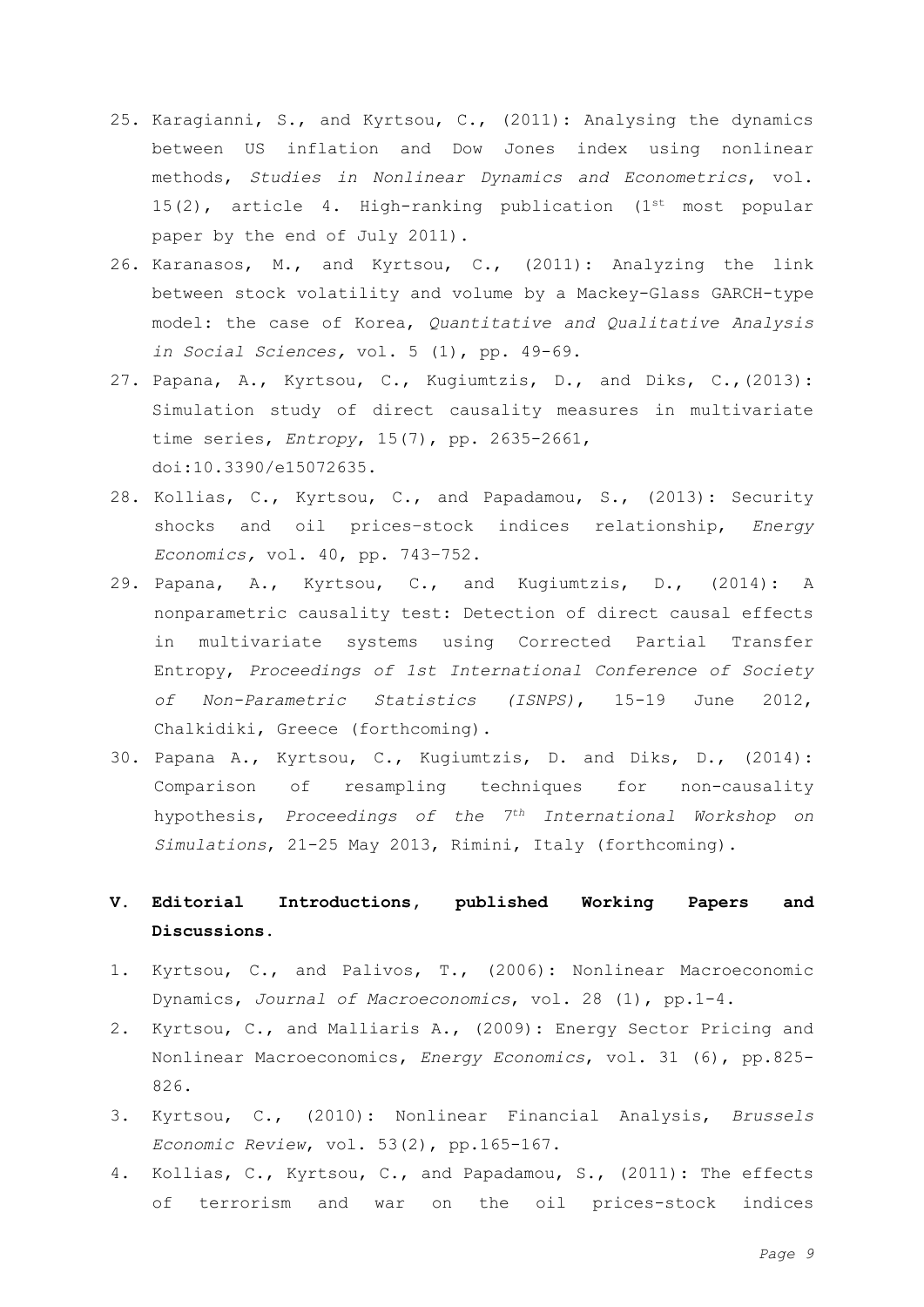relationship, *Economics of Security Working Paper 57,* Berlin: Economics of Security.

- 5. Kyrtsou, C., and Sornette, D., (2013): New Facets of the Economic Complexity in Modern Financial Markets, *European Journal of Finance*, vol.15 (5), pp.337-449.
- 6. Diks, C., Kugiumtzis, D., Kyrtsou, C., Papana, A., (2013): Partial Symbolic Transfer Entropy, *CeNDEF Working paper 13-16*, University of Amsterdam.
- 7. Kyrtsou, C., (2013): Discussion on "Specific Markov-Switching Behaviour for ARMA Parameters", 12<sup>th</sup> Annual Financial Econometrics Conference, 11 December, 2013, Paris.

# **VI. Papers Accepted subject to revisions**

- 1. Kyrtsou, C., (2011): On the role of complexity in economic time series: New evidence for the crude oil and gasoline price series relationship, *Energy Economics*.
- 2. Kyrtsou, C., (2011): Don't bleach highly complex data: A multivariate study, *Studies in Nonlinear Dynamics and Econometrics*.
- 3. Karagianni, S., Kyrtsou, C., and Saraidaris, (2011): Structural change and stock returns dynamics in the Athens Stock Exchange, *Physica A*.

### **VII.New submissions**

- 1. Kyrtsou, C., Nicolaou, A., Vogiatzoglou, M., (2011): F-Vine copula: Profiting from asset price heterogeneity to estimate systematic risk.
- 2. Kyrtsou, C., and Leontitsis, A., (2011): Calendar-corrected surrogates and short-term trading: implications for stock market dynamics.

## **VIII. International Conferences and Workshops.**

1. Testing for nonlinearity in commodity prices: determinism or stochasticity?, GAMMAP International Conference *Dynamique des Prix et des Marchés de Matières Premières*, Grenoble, France, November 1998 (in collaboration with Labys W., and Terraza M.).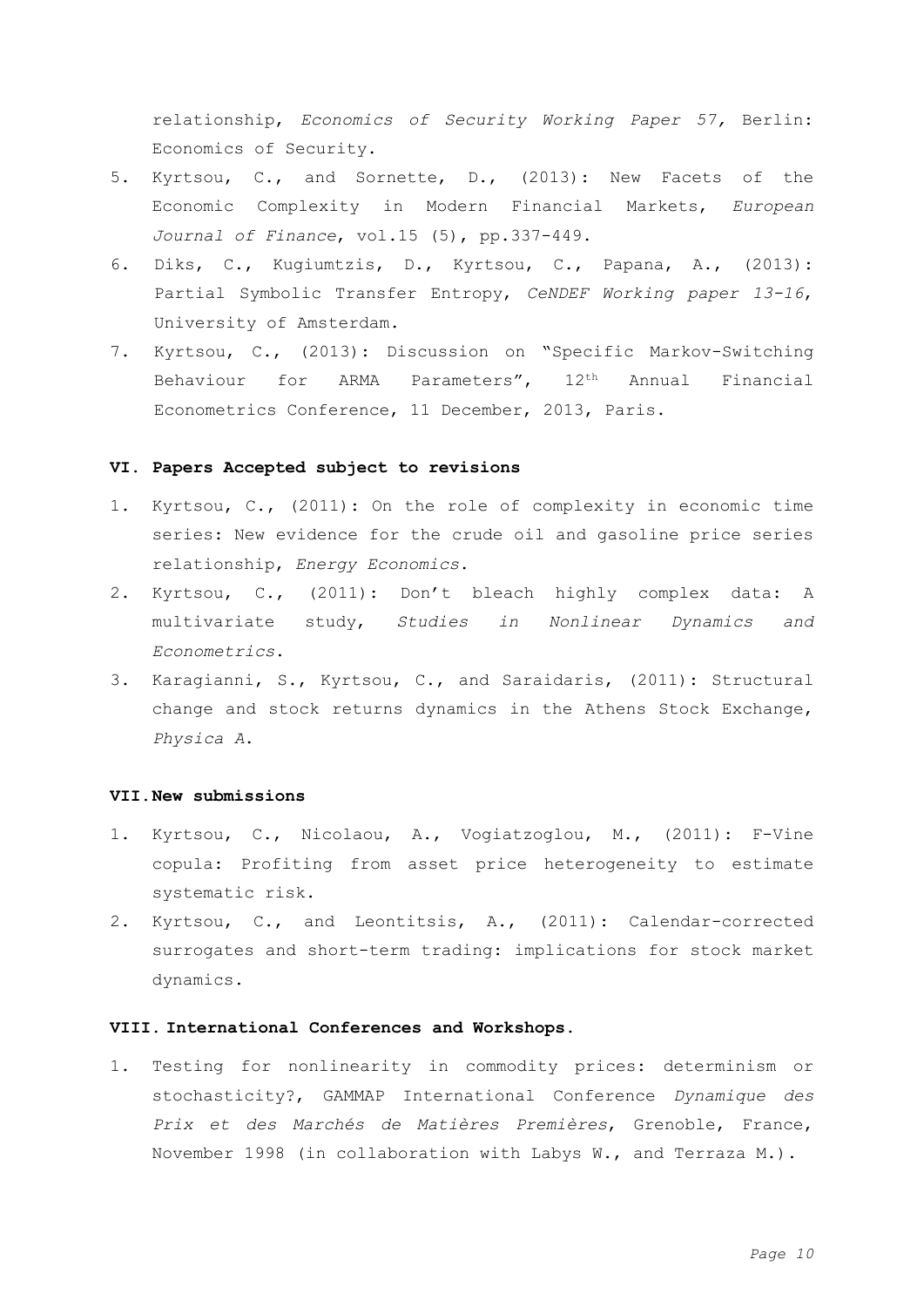- 2. Determinism versus stochasticity in emerging capital markets: a note, International Conference *Forecasting Financial Markets*, London, May 1998 (in collaboration with Terraza M.).
- 3. Evidence for nonlinearity in small european capital markets, AEA International Conference *Forecasting Emerging Financial Markets*, Paris, June 1998 (in collaboration with Terraza M.).
- 4. L'effet du bruit dans les données à haute fréquence: le cas de la série boursière d'Athènes, International Conference *Théorisation du Long Terme et Dépassement des Phases Dépressives*, Montpellier, France, September 1999 (in collaboration with Terraza M.).
- 5. Stochastic chaos or ARCH effects in stock series? A comparative study, SEFI International Conference *Complex Behaviour in Economics*, Aix-en-Provence, France, Μay 2000 (in collaboration with Terraza M.).
- 6. It is possible to study chaotic and ARCH behaviour jointly? Application of a noisy Mackey-Glass equation in the Paris Stock Exchange returns series, SCE International Conference, *Computing in Economics and Finance*, Βarcelona, July 2000 (in collaboration with Terraza M.).
- 7. Value at Risk, Outliers and Chaotic Dynamics, International Conference *Forecasting Financial Markets*, Paris, June, 2004 (in collaboration with Terraza V.).
- 8. Surrogates data analysis and stochastic chaotic modelling: application to stock exchange returns series, SCE International Conference *Computing in Economics and Finance*, Amsterdam, July 2004 (in collaboration with Antoniou A. and Vorlow C.).
- 9. VaR Non-linéaire Chaotique: Application à la Série des Rentabilités de l'Indice NIKKEI, ΑΕΑ International Conference *Econometrics of Stock Markets: Analysis and Prediction*, Paris, April, 2004 and AFFI International Conference, Cergy-Pontoise, France, June, 2004 (in collaboration with Terraza V.).
- 10. Analyzing the link between stock volatility and volume by a Mackey-Glass GARCH-type model: the case of Korea, *Global Finance Conference*, June 2005, Trinity College Dublin, Ireland (in collaboration with Karanasos M.).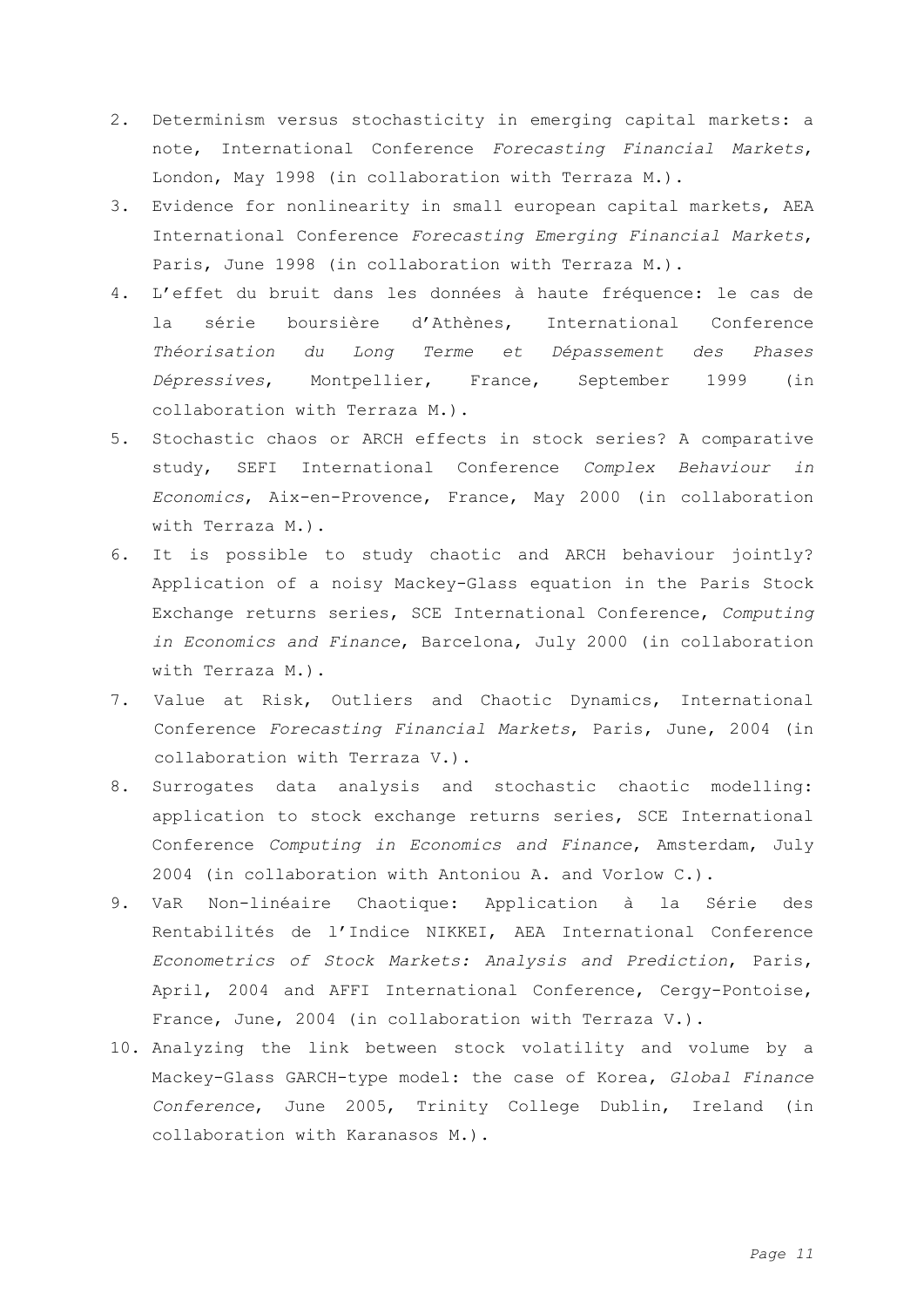- 11. Value-at-Risk, outliers and chaotic dynamics, *3rd International Conference on Computational Finance and its Applications,* May 2008, Cadiz, Spain (in collaboration with Terraza V.).
- 12. Effects of tax policy announcements in the Athens stock exchange, International Conference on Economic Modelling, 7-10 July, 2010, Istanbul (in collaboration with Karagianni S. and A. Saraidaris).
- 13. Security Shocks and Oil Prices Stock Indices Relationship, Terrorism and Policy Conference, University of Texas at Dallas, Sponsored by the Center for Global Collective Action, May 2011 (in collaboration with Kollias C., and Papadamou S.).
- 14. A nonparametric causality test: Detection of direct causal effects in multivariate systems using Corrected Partial Transfer Entropy, *1st International Conference of Society of Non-Parametric Statistics (ISNPS)*, 15-19 June 2012, Chalkidiki, Greece (in collaboration with Papana, A., and Kugiumtzis, D.,).
- 15. Partial Symbolic Transfer Entropy, *6th CSDA International Conference on Computational and Financial Econometrics* (CFE'12), 1-3 December 2012, Oviedo, Spain (in collaboration with Papana, A., Kugiumtzis, D., and Diks, C.,).
- 16. Neglected Nonlinearity and Risk Premium Dynamics in the U.S. market, *11th Biennial Conference of Athenian Policy Forum*, July 2012, Chalkidiki, Greece (in collaboration with Mikropoulou C. and Mikropoulou V.).
- 17. On the Causes of the Stock Index–Crude Oil Returns Interdependences: A Copula-based Approach, *11th Biennial Conference of Athenian Policy Forum*, July 2012, Chalkidiki (in collaboration with Mikropoulou C. and Vogiatzoglou M.).
- 18. Does the SP500 index mirror the crude oil dynamics? A complexity-based approach, *Finance and energy issues*, 1st March 2013, Paris, France and 8<sup>th</sup> BMRC-QASS Conference on Macro and Financial Economics, 24th May, 2013, Brunel University, London (in collaboration with Mikropoulou C. and Papana A.).
- 19. Comparison of resampling significance tests for Granger causality, *7th International Workshop on Simulation*, May 21-25, 2013 - Alma Mater Studiorum University of Bologna, Rimini, Italy (in collaboration with Papana, A., Kugiumtzis, D., and Diks,  $C.$ ,  $)$ .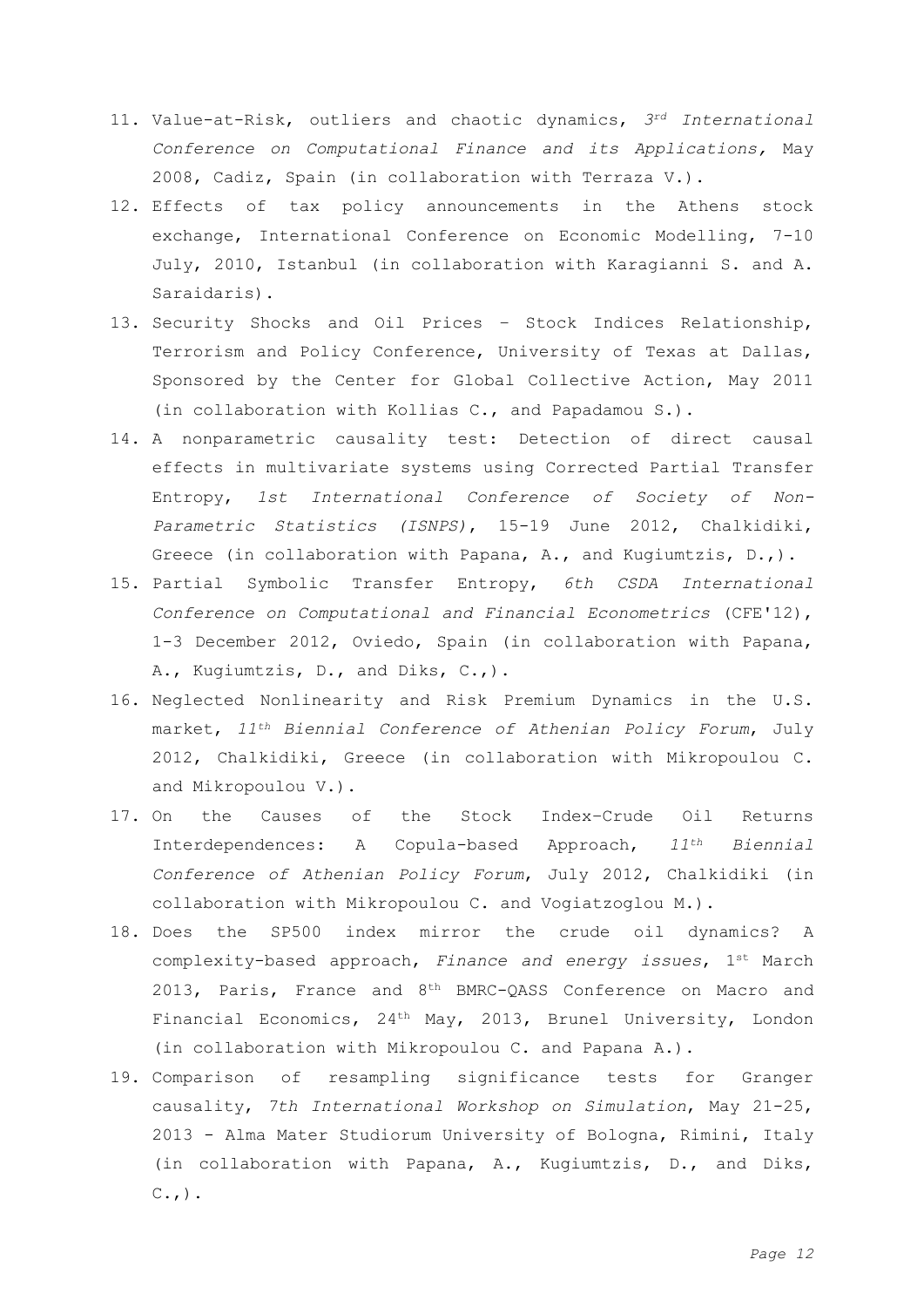- 20. Investigating causal relationships–application to financial time series, *Dynamics Days*, 3-7 June 2013, Madrid, Spain (in collaboration with Papana, A., Kugiumtzis, D., και Diks, C.,).
- 21. Further insights on the connectivity between money supply and interest rates, *5th International Symposium on Recurrence Plots*, Loyola University Chicago, 14-16 August 2013, US (in collaboration with Papana, A., and Vorlow, C.,).
- 22. Informational content of Monday returns and the role of dynamic invariants, *5th International Symposium on Recurrence Plots*, Loyola University Chicago, 14-16 August 2013, US (in collaboration with Malliaris, A., and Mikropoulou, C.,).
- 23. Diversity, Uncertainty and Stock Market Dynamics, 2<sup>nd</sup> International Conference on Econophysics, 13-14 September, 2013, Kavala, Greece (in collaboration with Mikropoulou, C.,).
- 24. Dynamic Analysis of the US Short- and Long-Term Interest Rates Relationships: On the Role of Monetary Policy, *European Conference on Complex Systems*, 16-21 September, 2013, Barcelona, Spain (in collaboration with Malliaris, A., and Mikropoulou,  $C.$ ,  $)$ .
- 25. Diversity, Uncertainty and Stock Market Dynamics, *12th Annual Financial Econometrics Conference*, 11 December, 2013, Paris (in collaboration with Mikropoulou, C.,).
- 26. Identifying causal relationships in the case of non-stationary time series, *7th CSDA International Conference on Computational and Financial Econometrics (CFE 2013)* 14-16 December 2013, Senate House, University of London, UK (in collaboration with Papana, A., Kugiumtzis, D., and Diks, C.,).

### **IX. Working Papers and Unpublished Manuscripts**

- 1. Evidence for non-linearity in daily stock exchange series, LAMETA University of Montpellier I, 2001, (in collaboration with Terraza V.).
- 2. Testing for non-linearity in metal prices: deterministic chaos or stochasticity?, *Working Paper no2001-04*, LAMETA, University of Montpellier I, 2001 (in collaboration with Labys W., and Terraza M.).
- 3. High-dimensional chaos, endogenous volatility and interacting agents in stock markets, *Working Paper no2001-29*, LAMETA,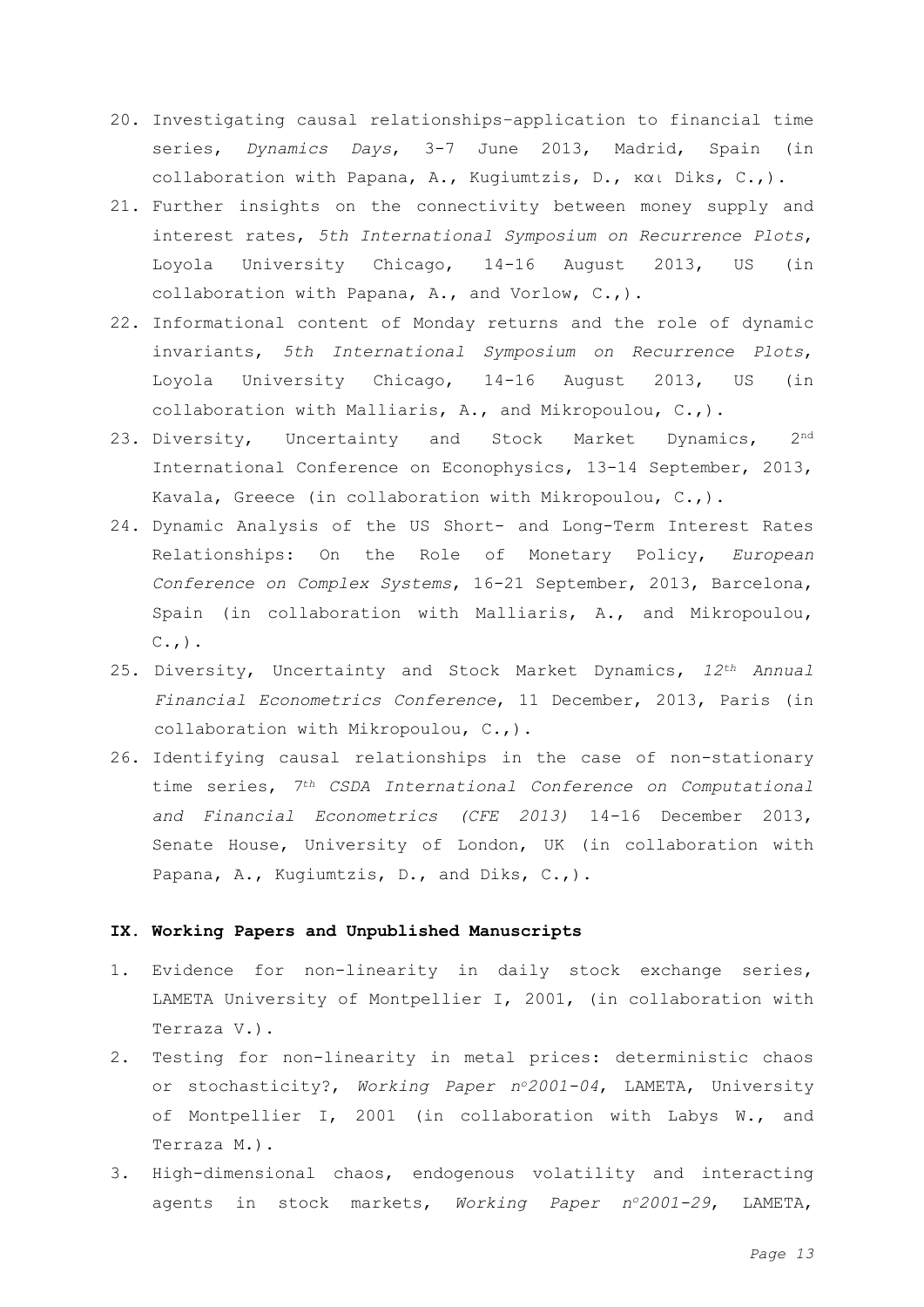University of Montpellier I, 2001 (in collaboration with Terraza M.).

- 4. Heterogeneity and chaotic dynamics in commodity markets, *Working Paper no2001-07*, West Virginia University, Morgantown, USA, 2001 (in collaboration with Labys W., Terraza M.).
- 5. Misleading properties for a noisy chaotic model, *Working Paper no2002-01,* LAMETA, University of Montpellier I, 2002 (in collaboration with Terraza M.).
- 6. Prise en compte du comportement des investisseurs dans la modélisation de la saisonnalité des indices boursiers, *Working Paper,* LAMETA, University of Montpellier I, 2005 (in collaboration with Terraza M.).
- 7. Heterogeneous non-linear trading rules and routes to chaotic dynamics, *Working Paper*, LAMETA, University of Montpellier I, 2005.
- 8. Nonlinear Perspectives for Population and Output Dynamics: New Evidence for Cliometrics, *Mimeo*, University Louis-Pasteur Strasbourg, France, Unpublished Manuscript*,* 2010 (in collaboration with Diebolt C.).

# **X. Invited Lectures/Guest Speaker**

- 1. SDAKOS Workshop, Aristotle University, Thessaloniki, May, 2007.
- 2. Athens University of Economics and Business, Department of Statistics, Athens, October 2007.
- 3. University of Montpellier I, Department of Economics, October 2007.
- 4. Festschrift Symposium for Walter C. Labys, Agricultural and Resource Economics, West Virginia University, May 2007.
- 5. University of Thessaly, Department of Economics, Volos, December 2007 and October 2008.
- 6. University of Crete, Department of Economics, Rethymno, February 2008.
- 7. Workshop on Nonlinear Dynamics, University of Thessaly, Department of Economics, Volos, April 2008.
- 8. University of Macedonia, general and executive MBA, Thessaloniki, 2009-2012.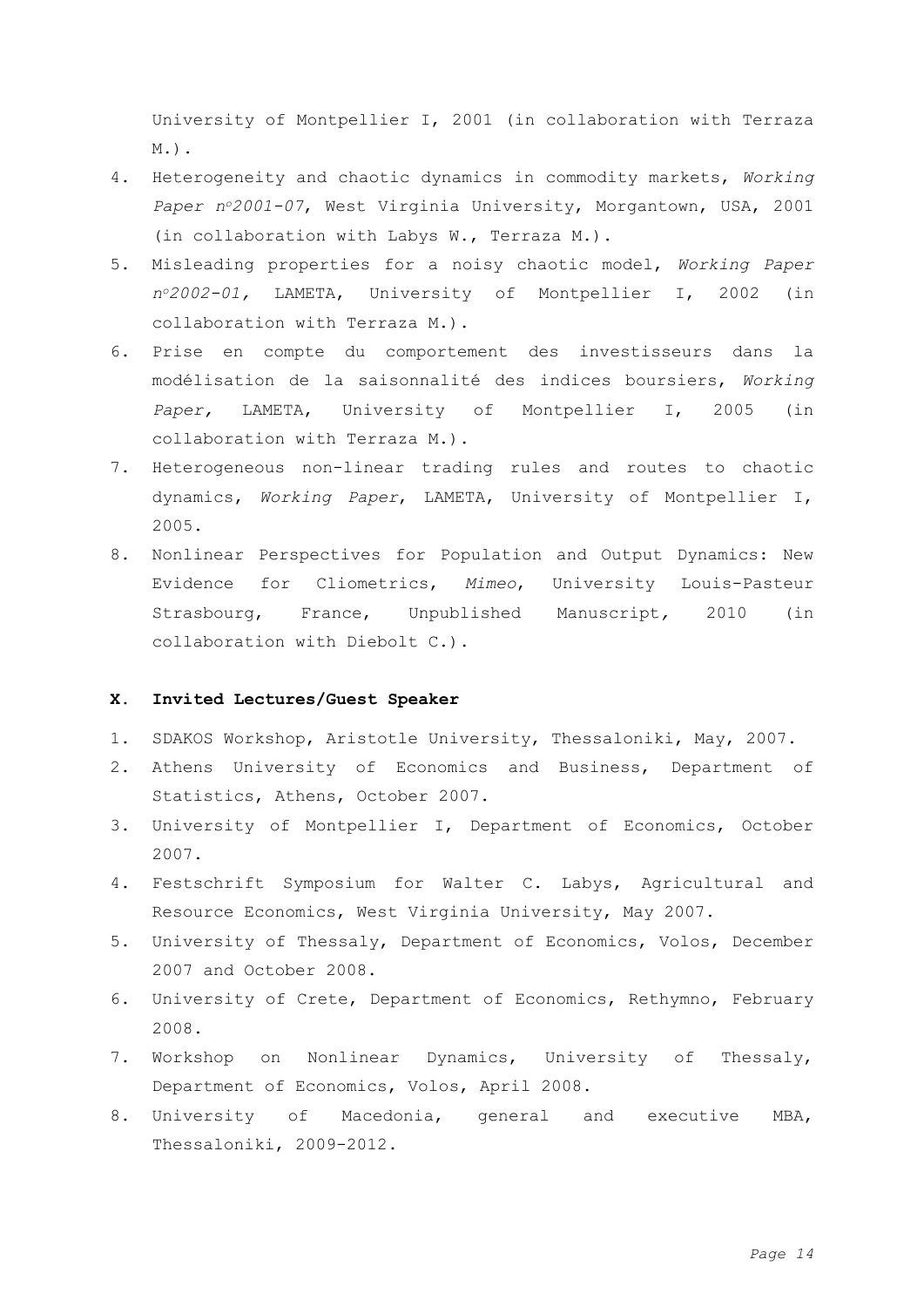- 9. Summer School on Stochastic Finance, Athens University of Economics and Business and University of Aegean, Athens, July 2010.
- 10. Summer School on Stochastic Finance, Athens University of Economics and Business and University of Aegean, Nafplio, July 2011.
- 11. University of Strasbourg, BETA Laboratory, April 2012.
- 12. International Hellenic University, February 2014.

# **7. OTHER SCIENTIFIC ACTIVITIES**

### **Ι. Project Evaluator**

US National Science Foundation

# **II. Referee in International Journals and Conferences**

- *Journal of Business and Economic Statistics, Journal of Economic Dynamics and Control, Journal of Banking and Finance, Quantitative Finance, Empirical Economics, Economic Inquiry, Macroeconomic Dynamics, Mathematics and Computers in Simulation, Review of Futures Markets, Economic Modelling, Finance, Journal of Economic Behaviour and Organization, Studies in Nonlinear Dynamics and Econometrics, Journal of Macroeconomics, Energy Policy, Energy Economics, International Review of Financial Analysis, Physica A, Chaos Solitons and Fractals, Chaos, Discrete Dynamics in Nature and Society, Discrete and Continuous Dynamical System-B, Economics, International Review of Economics and Finance, Applied Economics, Computational Statistics and Data Analysis, Brussels Economic Review, Journal of Systemics, Cybernetics and Informatics.*
- Journals of the *World Scientific and Engineering Academy and Society.*
- Referee in the *World Multiconference on Systemics, Cybernetics and Informatics*, 2003-today, Orlando, Florida, US.

## **ΙΙI.Book Reviewer**

Routledge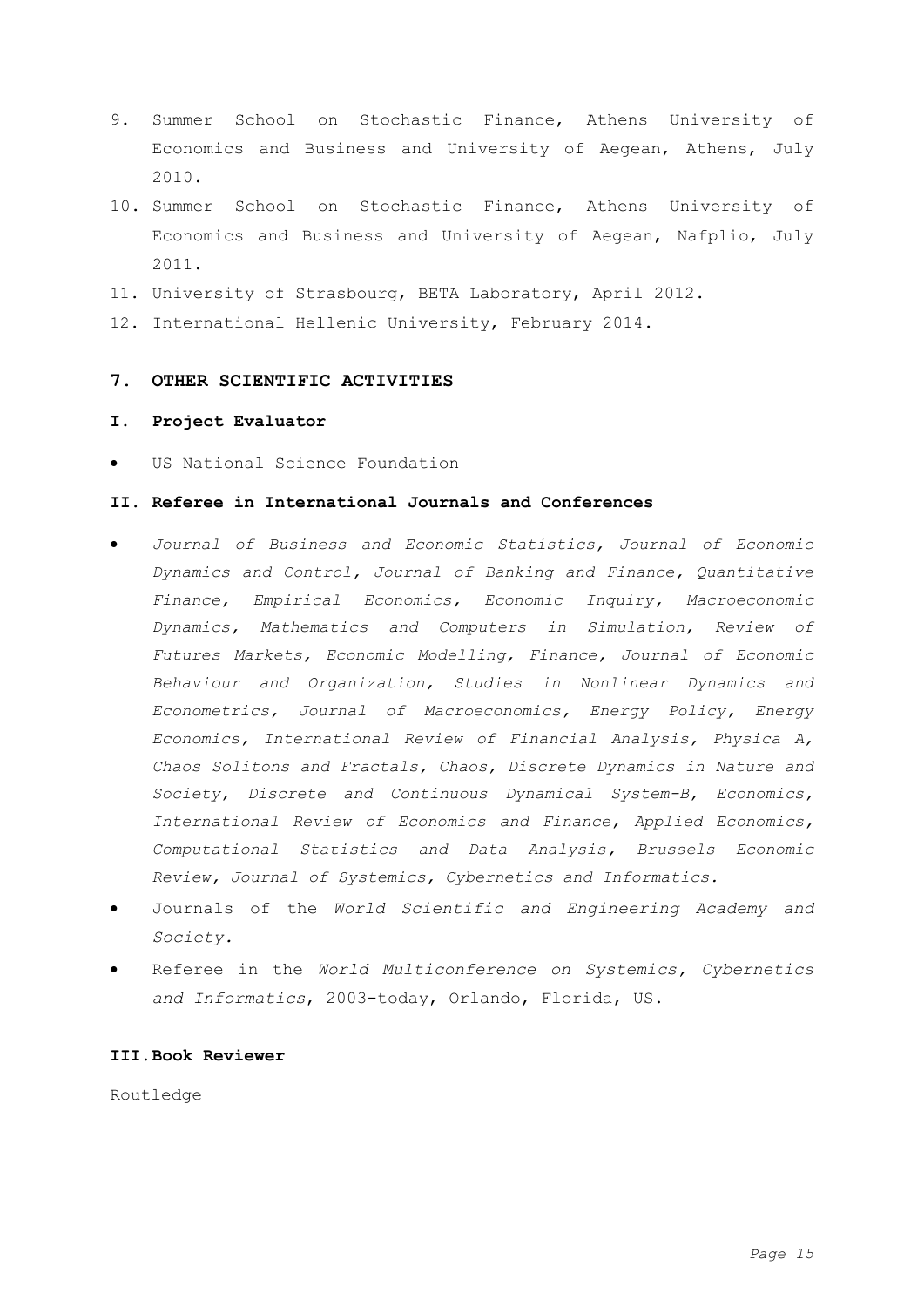### **IV. Contributions in Newspapers**

- 1. The theory of endogenous instability, *Nautemporiki*, 11th February 2009 (in Greek).
- 2. Endogenous procyclicality, *Nautemporiki*, 17th December 2009 (in Greek).
- 3. The puzzle of short-selling, *Invertor's World*, 19th-20th December 2009 (in Greek).
- 4. The real dimensions of complexity, *Invertor's World*, 21st-22nd August 2010 (in Greek).
- 5. The crisis of public debt and its particularities, *Invertor's World*, 15th-16th January, 2011 (in Greek).
- 6. The Greek debt: Between Scylla and Charybdis, New Europe, 3rd-9th July 2011. <http://69.65.104.130/~neurope/943/943.pdf>
- 7. Don't blame the markets, New Europe,  $14^{th} 20^{th}$  November 2011 (in collaboration with Professor A.G. Malliaris). <http://www.neurope.eu/article/dont-blame-markets>
- 8. Austerity Policy in Greece: Attempting Incorrect Resuscitation Techniques on a Tachycardic Economy, New Europe, June, 2012 (in collaboration with Mikropoulou, C.,) [http://www.neurope.eu/blog/austerity-policy-greece-attempting](http://www.neurope.eu/blog/austerity-policy-greece-attempting-incorrect-resuscitation-techniques-tachycardic-economy)[incorrect-resuscitation-techniques-tachycardic-economy](http://www.neurope.eu/blog/austerity-policy-greece-attempting-incorrect-resuscitation-techniques-tachycardic-economy)
- 9. European Sovereign Crisis and Economic Policy, VIMA, July, 2012 (in Greek). <http://www.tovima.gr/opinions/useropinions/article/?aid=466207>
- 10. The "hard" solution: is it an alternative scenario? VIMA, July, 2012 (in Greek).

<http://www.tovima.gr/opinions/article/?aid=468350>

### **V. Member of Scientific Committees in International Conferences**

- 1. *Chairman* of the 2nd WSEAS International Conference on Nonlinear Analysis, Nonlinear Systems, and Chaos, Dec. 2003, Athens.
- 2. All *WSEAS* conferences on Applied Mathematics Chaos Theory and Financial Applications.
- 3. All *IASTED* International Conferences on Financial Engineering & Applications.
- 4. 82nd *AEA* International Conference "Econometrics of Emerging Countries", Nov., 2003, Toledo, Spain.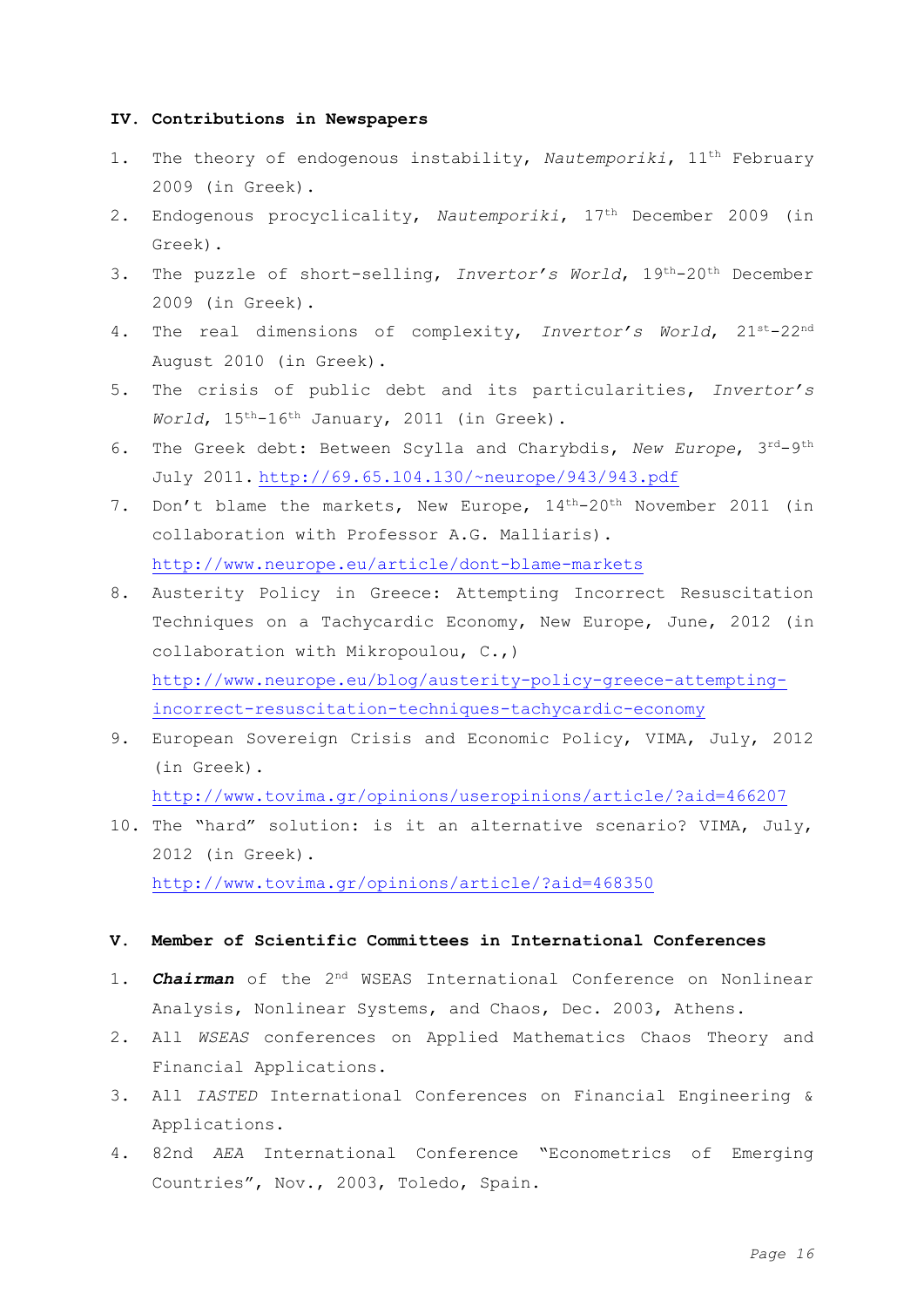- 5. All *IASTED* International Conferences on Modelling, Identification, and Control.
- 6. All *IASTED* International Conferences on Modelling and Simulation.
- 7. *AEA* International Conference "Econometrics of Stock Markets: Analysis and Prediction", April 2004, Paris.
- 8. All *IASTED* International Conferences on Alliances, Mergers and Acquisitions.
- 9. All *IASTED* International Conference on Applied Simulation and Modelling.
- 10. All *IASTED* International Conference on Nonlinear Systems and Chaos.
- 11. *ΑΕΑ* International Conference on Exchange Rate Econometrics, Luxembourg, April 2005.
- 12. *ΑΕΑ* International Conference on Risk Econometrics, Athens Sept. 2006.
- 13. *IASTED* International Conference on Modern Nonlinear Theory (Bifurcation and Chaos), Montreal, Canada, May 2007.
- 14. *ΑΕΑ* International Conference on Exchange Rate Econometrics, Paris, March, 2009.

# **VI. Supervising until January 2013.**

- *Undergraduate*: 13 Theses.
- *Graduate*: 19 Theses (Master in Economics), 20 Theses (MBA), 36 Theses (Master in Banking).
- *Post-Doc (funded by the General Secretariat for Research and Technology-GSRT)*: Title: Development of multivariate causality measures for the detection of direct causal effects – application to macro economic and financial time series (starting year: 2012). Student: Angeliki Papana. Collaborator: Prof. Cees Diks (University of Amsterdam). PhD:
	- Title: Dynamic instability and the interplay between the macroeconomic and financial spheres (starting year: 2012). Student: Christine Mikropoulou